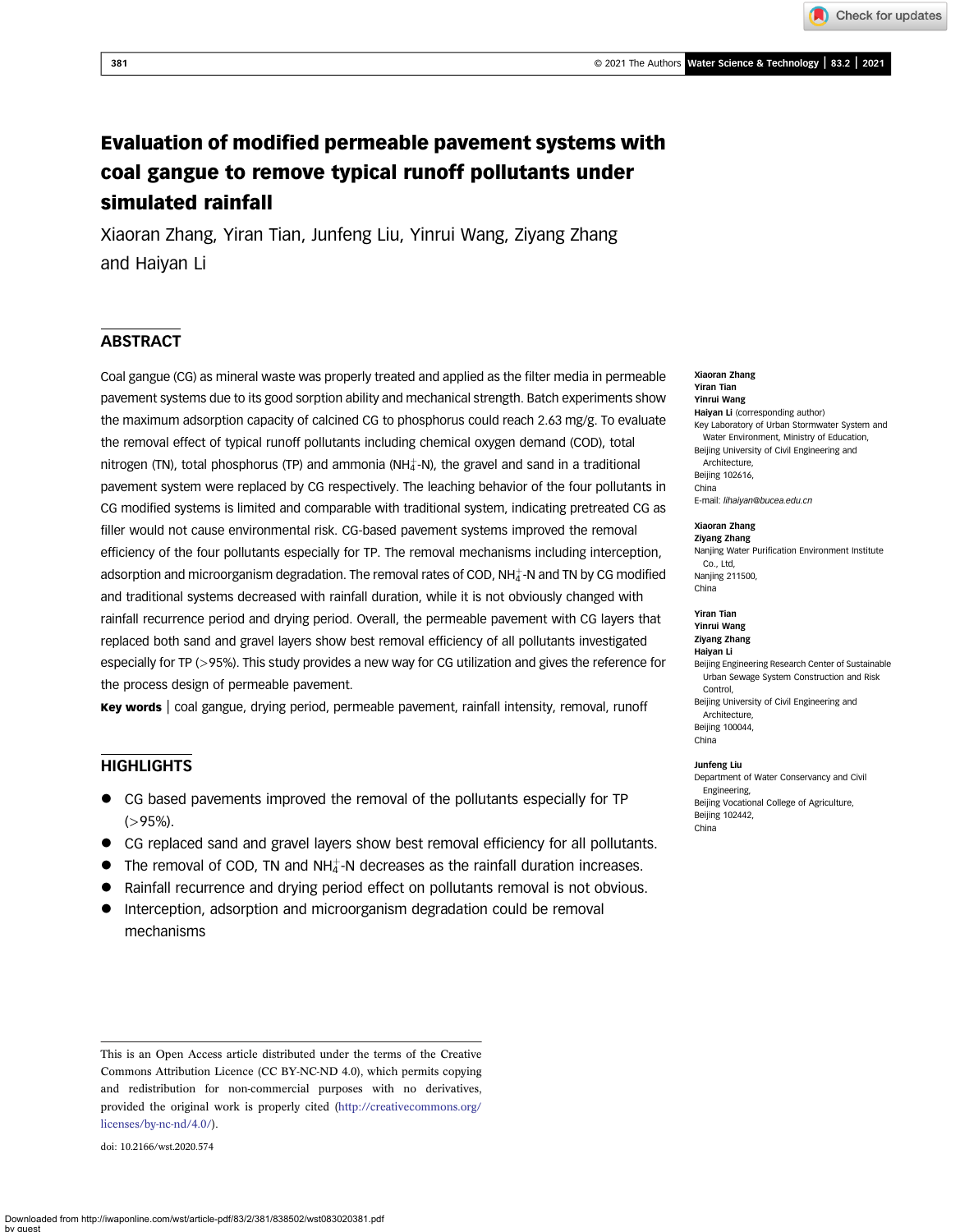#### GRAPHICAL ABSTRACT



## **INTRODUCTION**

With rapid urbanization, the area of impermeable surface in the city keeps increasing, which causes an increase of stormwater runoff volume and peak flow rate. In addition, stormwater runoff could contain various pollutants, and the typical pollutants includes chemical oxygen demand (COD), total nitrogen (TN), total phosphorus (TP) and ammonia (NH $_4^+$ -N) [\(Ostrom & Davis](#page-14-0) 2019). These pollutants are discharged into rivers, lakes and other water bodies, and not only seriously deteriorate the runoff water quality, but also threaten human health and the ecological system. Low Impact Development (LID) aims to manage rainwater at source and it employs natural processes for urban stormwater management. Construction of the 'Sponge City' in China was proposed in 2012 and follows a similar concept. The main aim is to transform current urban areas into a 'Sponge City' by upgrading the existing urban drainage infrastructure and utilizing natural systems. During the construction, LID measures such as permeable pavements, bioretention and rain gardens were widely applied and the water retention, infiltration and drainage can be improved ([Wang](#page-14-0)  $et$  al. 2019).

As the cornerstone for LID and sustainable site design, permeable pavements are implemented to reduce urban runoff peak and improve stormwater runoff quality ([Weiss](#page-14-0) [et al.](#page-14-0) 2017). According to normal practices, the common permeable pavements are made of infiltration fillers, roadbed and drain pipes. The infiltration fillers are the key parts of the system that includes the surface layer (e.g. permeable bricks, permeable asphalt or permeable concrete), a basement layer (e.g. graded gravels or hollow concrete, coarse sand or medium sand). When the stormwater runoff flows through the pavement systems, its quantity will be reduced by evaporation and infiltration. At the same time, pollutants in the runoff will also be removed by permeation, interception, filtration and other mechanisms to some extent (Li [et al.](#page-14-0)  $2017$ ). The International Stormwater Best Management Practice (BMP) database shows that total suspended solids (TSS) and certain total metals could be effectively removed by permeable pavements. However, the removal efficiency for dissolved pollutants such as total nitrogen  $(TN)$ , total phosphorus  $(TP)$ , ammonia nitrogen  $(NH_4^+N)$ , and chemical oxygen demand (COD) is limited [\(Ostrom &](#page-14-0) [Davis](#page-14-0) 2019). Niu [et al.](#page-14-0) (2016) evaluated the runoff pollution reduction performance by common permeable systems made of permeable bricks, coarse sand and gravel. Their results indicated that the average removal rates of TP and COD were 71.2% and 24.1% for permeable brick, 54.8% and 9.0% for a 5-cm coarse sand layer, and 72.2% and 26.1% for a 20-cm gravel layer, respectively (Niu [et al.](#page-14-0) ). Ammonia nitrogen and TN cannot be steadily removed by that system. Since the filler of the permeable pavement system plays an important role in dissolved pollutant removal, efforts were paid to developing the filler of the system. Related research indicated that the surface layer of permeable pavements is more capable of removing pollutants than other layers (Liu *[et al.](#page-14-0)* 2019). This is mainly due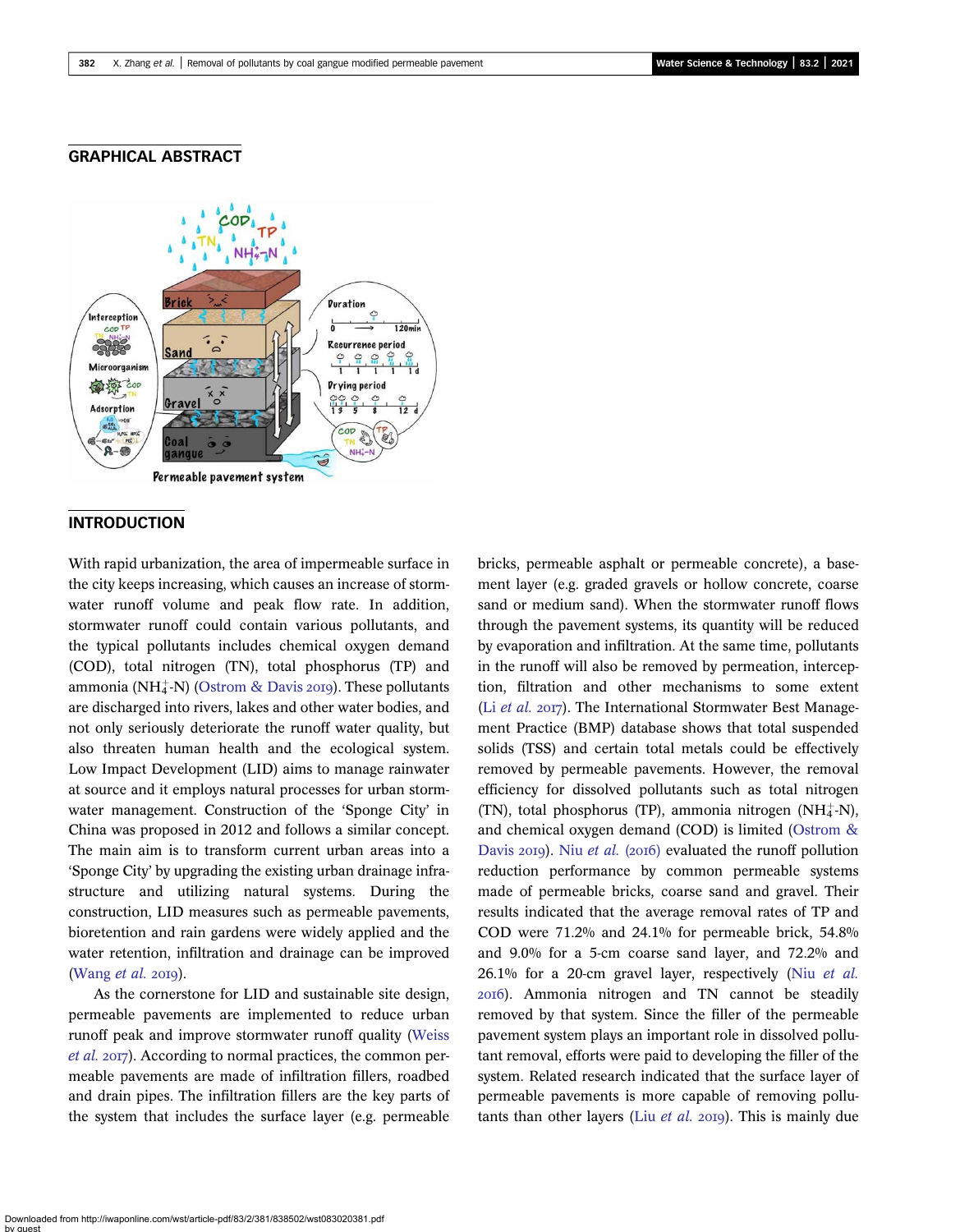to the initial material retention effect. However, the basement layer is thicker than the surface layer, which allows sufficient time for pollutants to pass through, thus the basement layer filler has greater potential to remove pollutants. Ostrom  $\&$  Davis (2019) proposed an enhanced stormwater treatment media comprised of expanded shale aggregate, aluminum-based water treatment residual and a psylliumbased binder. A 5-cm layer of media was installed as the basement layer in permeable pavement. The concentration of dissolved phosphorus from effluent of the modified system fell from 0.22 mg/L to 0.05 mg/L [\(Ostrom & Davis](#page-14-0) ). On the other hand, due to the large space of the basement layer, the quantity of the filling materials is large and their cost should be reduced due to economic reasons. Therefore, to improve the removal efficiency of runoff pollutants in permeable pavement systems, besides improvement of the surface layer, it is also vital to optimize the basement layer with energy efficient and cost-effective materials.

Coal gangue (CG) is generated during coal mining activities. About 15–20% of CG by weight of the total coal output is discharged during its production. CG has become a primary environmental concern around the world (Zhang  $&$  Ling 2020). It was reported that 175 million tons of coal waste have been stocked in dumps for decades in Europe. In Spain, 2.2 million tons of coal mining by-pro-ducts were produced in 2009 [\(Frías](#page-14-0) et al. 2012). CG in China has accumulated more than 50 billion tons since 2017, and is expected to grow rapidly continually. If they were not properly treated, CG not only occupies a large amount of land, but also causes potential pollution to the surrounding atmosphere, soil and other environments. Therefore, the treatment and comprehensive utilization of CG has gradually attracted people's attention. CG is known for its high ash yield, low heating value, and low carbon content [\(Zhou](#page-14-0) et al.  $2014$ ), with large specific surface area and a cer-tain amount of metal oxide ([Jablonska & Siedlecka](#page-14-0) 2015; Ding [et al.](#page-14-0)  $2017$ ; Wu et al.  $2017$ ; [Zhou](#page-14-0) et al.  $2019$ ). There are numbers of studies reported that CG has great sorption capacity towards pollutants such as phosphorus and ammonium. Ding [et al.](#page-14-0) (2017) used newly discharged CG and spontaneous combustion CG as experimental raw materials to perform adsorption experiments towards phosphate solutions and reported the main sorption mechanisms are ion exchange (phosphate and hydroxide). The maximum adsorption capacity of spontaneous combustion CG (7.08 mg/g) towards phosphorus is much larger than newly discharged CG (2.50 mg/g). The main reason is that a high temperature pretreatment process can increase the metal oxide (i.e.  $SiO<sub>2</sub>$  and  $Al<sub>2</sub>O<sub>3</sub>$ ) content on the surface of CG, which could enhance the ion exchange capacity between phosphate and CG, thus increasing the adsorption capacity (Ding [et al.](#page-14-0) 2017). [Zhang](#page-14-0) et al. (2013) found that CG has a certain removal effect on ammonium. When the dosage is 10 g/L and the temperature is 25  $\degree$ C, the adsorption capacity of CG increased as the concentration of ammonium solution increased. The adsorption capacity could reach 6.0 mg/g at high concentration [\(Zhang](#page-14-0) [et al.](#page-14-0)  $2017$ ). Wu et al. ( $2017$ ) suggested that CG has the potential to be used as landfill liner materials due to its good adsorption performance and low leaching amount of pollutants (Wu [et al.](#page-14-0)  $2017$ ). Some researchers also suggest that CG can be used as a pavement foundation material due to its hard texture [\(Xu](#page-14-0) [et al.](#page-14-0) 2016; Zhu et al. 2017). Xu et al. (2016) use  $CG$  as the sole raw material to prepare construction brick. The synthesized brick sintered at  $1,200\textdegree$ C possesses the optimal properties, with water absorption and compressive strength values of 3.65% and 45.61 MPa, respectively. The leaching toxicity of sintered bricks prepared under the optimum condition were below the China environmental quality standards for surface water (class I) prescribed in GB 3838-2002 (Xu [et al.](#page-14-0) 2016), which indicated that CG burned at a high temperature could be safely used. In addition, as an industrial solid residue, CG costs much lower than normal filling materials such as gravel and sand. The price of CG varies with its carbon and sulfur content. The CG used in pavement systems requires extremely low carbon and sulfur content, which only cost 50 yuan (5.75 pounds) per ton, while gravel and sand cost 400 yuan (46 pounds) and 600 yuan (69 pounds) per ton, respectively. It is also cheaper than other proposed adsorbents such as activated carbon and zeolite.

According to the above advantage, properly treated CG may be applied as the advanced filling material in a permeable pavement system. Therefore, the present study aimed at evaluation of the performance of modified permeable pavement systems with CG especially in the basement layer to remove typical dissolved runoff pollutants  $(i.e. COD, NH<sub>4</sub><sup>+</sup>-N, TN and TP) under simulated rainfall.$ Our objectives were (i) to investigate the adsorption behavior of these typical runoff pollutants on CG through adsorption experiments and model fitting; (ii) to measure the leaching and removal effect of the above pollutants by CG-based permeable pavement systems with different structures as compared with a traditional system by cell set-up; (iii) to further study the influence of rainfall duration, recurrence and drying period on the removal behavior towards the above pollutants by the CG-based permeable pavement systems as well as the traditional systems. This study could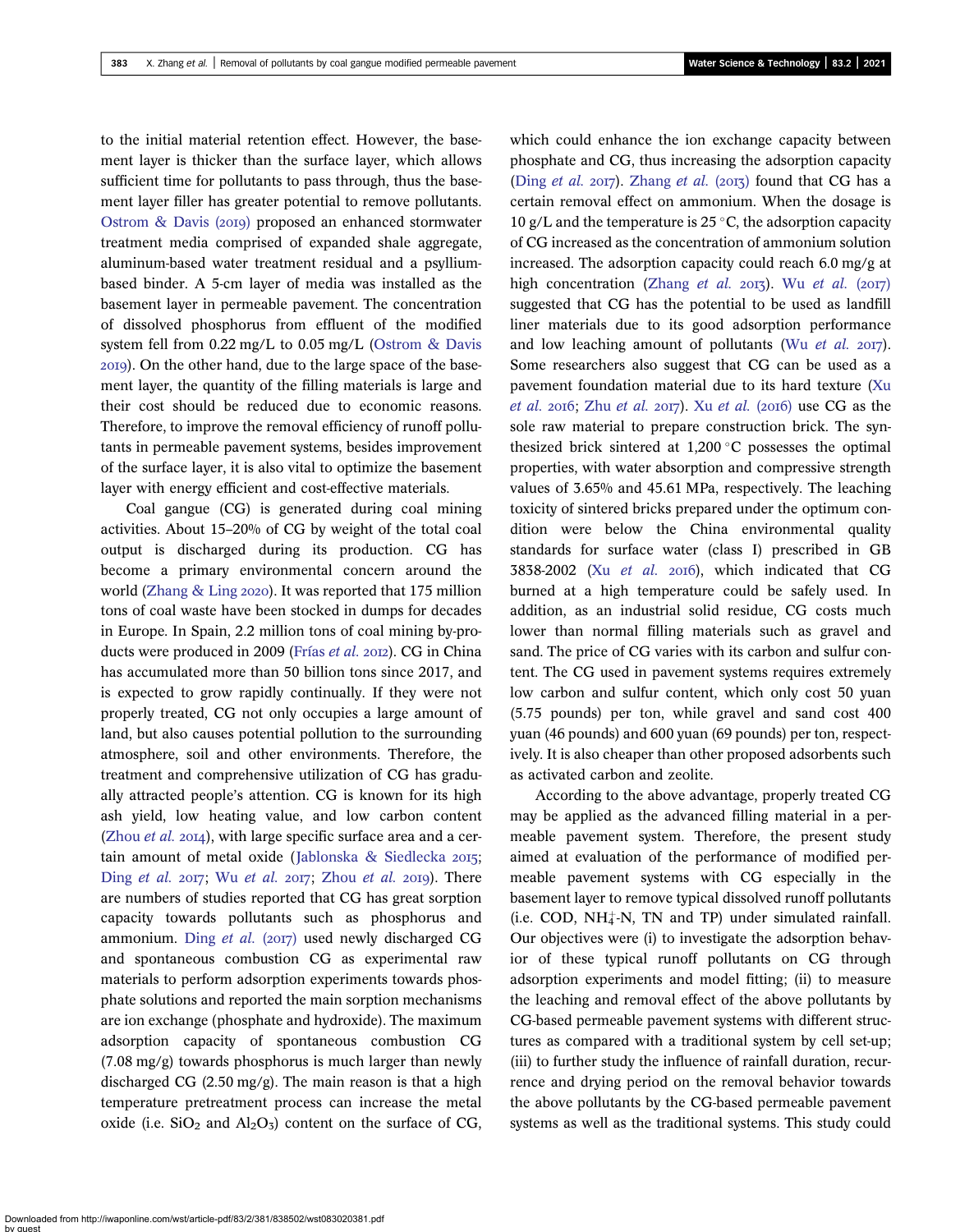not only enhance the removal ability for runoff pollutants of pavement systems, but also provide a new way to utilize the important solid waste CG.

#### MATERIALS AND METHODS

#### Preparation of sorbents and filling materials

CG was collected from Datong region, Shanxi province, China. The received CG was first calcinated at 900 °C for 6 h in an incinerator, followed by grinding the particles using a crusher and sifting with sieves to a particle size of 0.075 mm, 0.5–1.0 mm and 5.0–20.0 mm. CG a with particle size of 0.075 mm was used for adsorption batch experiments. CG with a particle size of 0.5–1.0 mm and 5.0– 20.0 mm, river sand with particle size of 0.5–1.0 mm, and common gravel for construction with particle size of 5.0– 20.0 mm were used as filling materials for box experiments. The permeable cement bricks for the surface layer of pavements were bought from Aidaoaihe (Beijing) Technology Co., Ltd

### Sorption of phosphate on CG based on batch experiment

In order to prove the adsorption characteristics of CG for phosphorus, we conducted batch experiments. It should be noted that, in actual applications, the size of CG particles (ranges from 0.5 to 20 mm) as filler are much larger than as sorbents (0.075 mm) in batch sorption experiments. The adsorption capacity should be smaller than that conducted in the batch experiments due to the decrease in specific surface area. However, the results of the batch of experiments are sufficient to provide a theoretical basis for the application of CG as filler in real cases.

Sorption kinetics and isotherms of phosphate on CG were measured by batch experiments. CG used for all batch experiments was 0.075 mm. For the kinetic experiment, 12 g CG was added into a 1,000 mL glass beaker which contained 600 mL phosphate solution  $(KH_2PO_4)$ with a concentration of 20 mg/L. The mixture was then put on a magnetic stirrer and the samples were collected at appropriate time intervals (0–150 h). For the isotherm experiment, 0.8 g CG was added into a 50 mL glass centrifuge tube that contained 40 mL phosphate solution with a concentration range between 0.5 and 100 mg/L. The mixture was then shaken in a shaker at a constant temperature  $(25 \degree C)$  for 150 h. The concentration of

phosphate in the supernatant was analyzed. The amount of phosphate adsorbed,  $q$  (mg/g), was then calculated using the following equation (Equation (1)).

$$
q = \frac{(C_0 - C_e)V}{m} \tag{1}
$$

where  $C_0$  (mg/L) is the initial concentration of phosphate, V (L) is the volume of the solution and  $m$  (g) is the weight of CG.

The data of adsorption kinetic of phosphate were analyzed with pseudo first-order and pseudo second-order kinetic model. The general form of the two models can be described by Equations (2) or (3):

$$
q_t = q_e (1 - e^{-K_1 t}) \tag{2}
$$

$$
q_t = \frac{K_2 q_e t}{1 + K_2 q_e t} \tag{3}
$$

where  $q_t$  (mg/g) is the amount of solute adsorbed on unit CG at time t (min),  $q_e$  (mg/g) is the amount of adsorbate adsorbed per gram at equilibrium,  $K_1$  and  $K_2$  are the rate constant of the pseudo first-order and pseudo second-order model, respectively.

The data of adsorption isotherm of phosphate were fitted with Langmuir and Freundlich isotherm model. The general form of the two models can be described by Equations  $(4)$  and  $(5)$ :

$$
q_e = \frac{q_m K_L C_e}{1 + K_L C_e} \tag{4}
$$

$$
q_e = K_F \times C_e^{\frac{1}{n}} \tag{5}
$$

where  $q_e$  (mg/g) is the amount of adsorbate adsorbed per gram at equilibrium;  $q_m$  (mg/g) is the saturated adsorption capacity;  $C_e$  (mg/L) is the adsorbate equilibrium concentration;  $K_L$  and  $K_F$  are the Langmuir adsorption constant and Freundlich isotherm coefficient respectively, and  $n$  is a constant representing the adsorption intensity.

#### Set-up of modified permeable pavement cells

Four PVC box-type permeable pavement cells (40 cm in length, 20 cm in width and 65 cm in height) were set to evaluate the removal efficiency of typical pollutants. The traditional set up named as 'Control' was designed according to the typical permeable pavement design (CJJ/T 188-2012). The surface layer of the cell was paved by permeable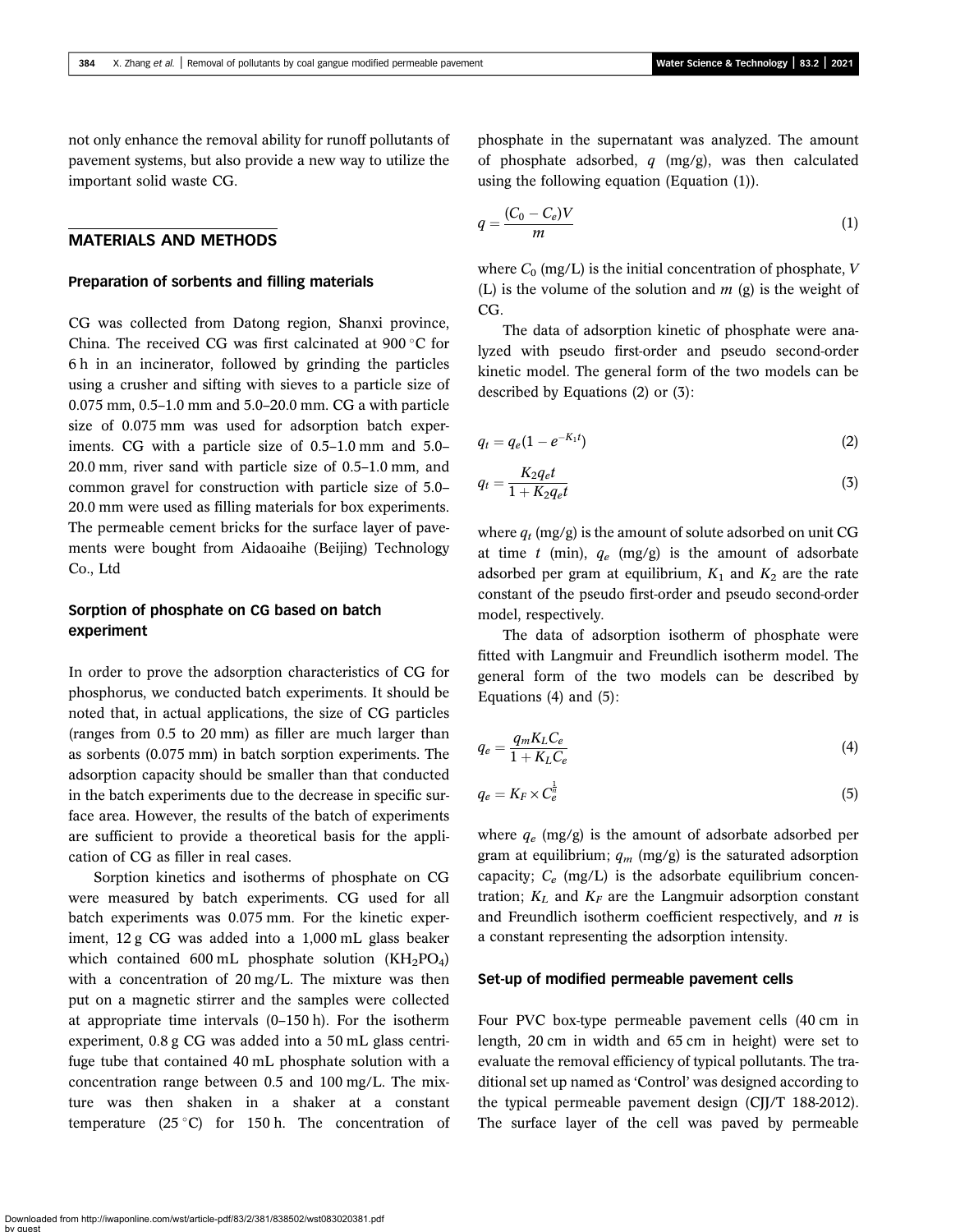cement bricks of 20 cm length  $\times$  10 cm wide  $\times$  5 cm height. The basement consisted of three layers. River sand (particle size 0.5–1.0 mm) with a height of 3 cm was used for the first layer. Gravel (particle size 5.0–20.0 mm) with the height of 35 cm was used for the second layer. River sand (particle size 0.5–1.0 mm) with a height of 5 cm was placed under the gravel layer as the third layer. At the bottom of the cell, perforated polyvinyl chloride (PVC) pipes of 2-cm diameter were used to drain the infiltrated water out of the pavement cell. Synthetic stormwater consisting of dissolved pollutants was pumped from the water tank through a pipe to the rainfall simulator by peristaltic pump, which was designed to provide control of the rainfall volume, intensity, and duration. Synthetic stormwater was evenly introduced into the system through spray nozzles at a set rainfall intensity that was controlled by peristaltic pump. For the basement layer of the three CG modified boxes, the two sand layers, the gravel layer and all three layers were replaced by CG with the corresponding particle size, respectively. They were named CG-S, CG-G, and CG-SG respectively. The size of the materials was fixed at 0.5– 1.0 mm, 5.0–20.0 mm and 0.5–1.0 mm for the first, second and third layers, respectively. The different grades' selection was evaluated to make sure the permeability (78 mm/h) of each cell was similar. Figure 1 shows the designs of the permeable pavement cells.



Figure 1 | Schematic diagrams of the four permeable pavement systems' set up. For the filling materials in the basement layer, the size of the materials of each sublayer was 0.5–1.0 mm, 5.0–20.0 mm and 0.5–1.0 mm with a height of 30 cm, 350 and 50 for the first, second and third sublayer, respectively. Control (as traditional set up) was successively filled with sand, gravel, sand. CG-S was successively filled with CG, gravel, CG. CG-G was successively filled with sand, CG, sand. CG-SG was all filled with CG.

#### Rainfall simulation and runoff calculation

#### Leaching experiment

To make sure of the safety of CG as a permeable pavement filler, a leaching experiment was carried out in advance. Four pavement cells were leached by tap water for two hours every day for 9 days until the pollutants' concentration of effluent stabilised ([Zhong](#page-14-0) et al.  $2018$ ). The rainfall recurrence interval was set as 1 a, with a rainfall intensity of 215.31 L/s $\cdot$ hm<sup>-2</sup>. Effluent samples were collected and the concentrations of the target pollutants including COD, TN,  $TP$  and  $NH_4^+$ -N were measured.  $COD$  was measured according to the Fast digestion-spectrophotometric method (HJ/T 399-2007). TN was measured according to Alkaline potassium persulfate digestion UV spectrophotometric method (HJ 636-2012). TP was measured according to Ammonium molybdate spectrophotometric method (GB 11893-89). NH $_4^+$ -N was measured according to Nessler's reagent spectrophotometry (HJ 535-2009). Then the data were compared with China National Standard for Environmental quality standards for surface water (GB3838-2002).

#### Runoff simulation experiment

For the runoff simulation experiment, COD,  $NH_4^+N$ , TN and TP were chosen as the target pollutants because they are the main pollutants in the runoff of the urban area. Raw water (influent water) was prepared based on the representative concentration of surface runoff.  $\text{COD}, \text{NH}_4^+\text{-N}$  and TP were prepared with glucose,  $NH<sub>4</sub>Cl$  and  $KH<sub>2</sub>PO<sub>4</sub>$ respectively, and their corresponding concentrations were 350.0 mg/L, 5.0 mg/L and 1.5 mg/L, respectively. The prepared TN is composed of  $5.0 \text{ mg/L}$  NH $_4^+$ -N (made of  $NH_4Cl$ ) and 6.0 mg/L  $NO_3^-N$  (made of  $KNO_3$ ), thus the TN concentration is 11.0 mg/L, summed up of the above two. The solution pH was controlled at 7.0 with HCl and NaOH. The concentration of runoff pollutant is selected based on relevant studies [\(Zhong](#page-14-0) et al. 2018). The concentration selected is typical in urban road in Beijing. In this study, constant pollutant concentration was adopted mainly to control variables, so as to better study the influence of rainfall conditions on pollutant removal efficiency. The removal efficiency of target pollutants by the four permeable pavement cells was measured under simulated rainfall. The operating conditions, such as rainfall duration, rainfall recurrence period and rainfall drying period were also examined on the influence of the removal efficiency. The removal rate for different forms of pollutants was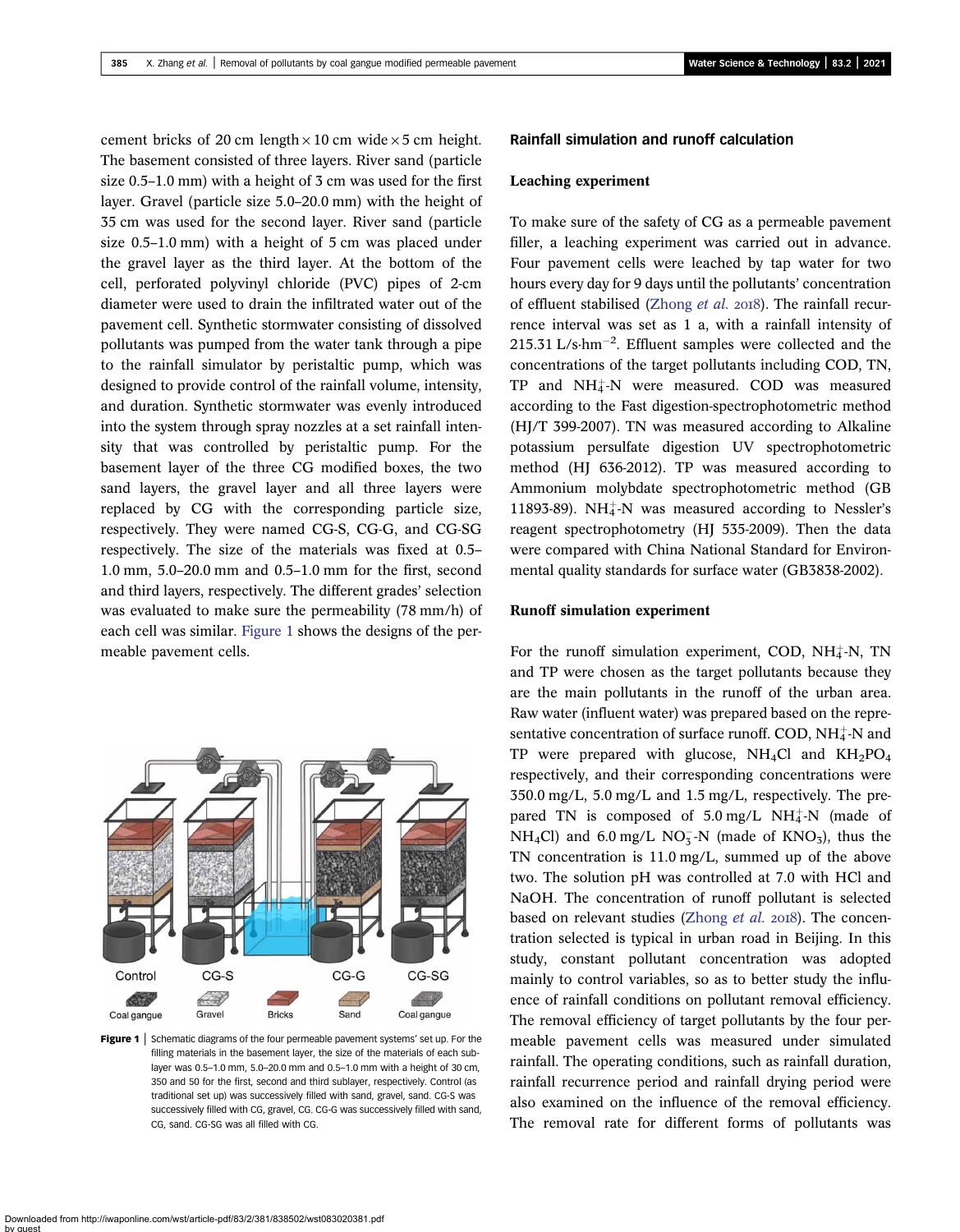<span id="page-5-0"></span>calculated by Equation (6):

$$
\eta = \frac{C_0 - C_t}{C_0} \times 100\%
$$
\n(6)

where  $\eta$  (%) is the removal rate;  $C_0$  (mg/L) is the pollutants concentration in the run off before getting into the pavement columns; and  $C_t$  (mg/L) is the pollutant concentration in the outflow.

To investigate the effect of rainfall duration on runoff pollutant removal, the effluent of each device started sampling immediately the water flowed out from the bottom of the device, then was sampled at 5 min, 10 min, 15 min, 20 min, 25 min, 30 min, 40 min, 50 min, 60 min, 75, 90 and 120 min. Rainfall recurrence interval was set as 1 a, with the rainfall intensity of 215.31 L/s·hm<sup>-2</sup>. Samples were analyzed within 24 h after sampling. During this process, the variation of effluent pollutant concentration with rainfall duration was observed.

To study the influence of rainfall recurrence period on the removal efficiency of pollutants, five different recurrence periods (i.e.  $0.5$  a,  $1$  a,  $2$  a,  $3$  a and  $5$  a) were taken to investigate the pollutants' removal rate from different permeable pavement systems. Based on the empirical model of rainfall intensity in Beijing Equation  $(7)$  ([DB](#page-14-0) $\text{IIT}$ ) 969-2013), five rainfall intensities under different recurrence intervals (P) in years were simulated. Samples were collected and detected to investigate the effect of rainfall intensity on the pollutants' removal rate from different permeable pavement systems.

$$
q = \frac{2001 \times (1 + 0.811 \times \lg P)}{(t + 8)^{0.711}}\tag{7}
$$

where q (L/s·hm<sup>-2</sup>) is the rainfall intensity; P (a) is the rainfall recurrence interval, and  $t$  (min) is the rainfall duration. Note that the rainfall duration consists of the confluence time of runoff (usually 5–15 min) and the flow duration of rainwater in the pipe. The present study focuses on the removal behavior of runoff pollutants by the filler in a permeable pavement system; the effect of pipe drainage is not considered. Therefore, the rainfall duration was set as 15 min, and thus q was between 163 L/s·hm<sup>-2</sup> and 337 L/s·hm<sup>-2</sup> while P ranged from 0.5 a to 5 a (rainfall recurrence period involved in this study). In the simulation experiment of rainfall drying period, five different drying periods (i.e., 1 d, 3 d, 5 d, 8 d and 12 d) were taken to investigate the removal behavior of pollutants from different permeable pavement systems.

#### RESULT AND DISCUSSION

#### Characterization of CG

The chemical composition of CG was analyzed by X-ray fluorescence (XRF) techniques, and the results are shown in Table 1. The results showed that the main chemical component of CG is  $Al_2O_3$  and SiO<sub>2</sub>, which accounts for 50.26% and 33.50%, respectively. The specific surface area measured by the Brunauer-Emmett-Teller method is 16.66  $\text{m}^2/\text{g}$  when the grain size is 0.075 mm. The surface morphology of CG was analyzed by scanning electron microscopy (SEM), and the results are displayed in Figure 2. As can be seen from Figure 2, the surface of calcined CG was rough, which may provide many more adsorption sites, thereby increasing the adsorption capacity towards pollutants.



Figure 2 | The surface morphology of CG measured by scanning electron microscopy (SEM).

Table 1 | Chemical compositions of calcinated CG

| <b>Compositions</b> | Al <sub>2</sub> O <sub>3</sub> | SiO <sub>2</sub> | Fe <sub>2</sub> O <sub>3</sub> | TiO <sub>2</sub> | CaO  | SO <sub>2</sub> | K <sub>2</sub> O | <b>MgO</b> | MnO  | ZnO  | CuO  | <b>Total</b> |
|---------------------|--------------------------------|------------------|--------------------------------|------------------|------|-----------------|------------------|------------|------|------|------|--------------|
| Content $(wt\%)$    | 50.26                          | 33.50            | 5.08                           | 4.17             | 1.56 | 0.49            | 0.41             | 0.05       | 0.03 | 0.03 | 0.02 | 95.60        |

Downloaded from http://iwaponline.com/wst/article-pdf/83/2/381/838502/wst083020381.pdf by guest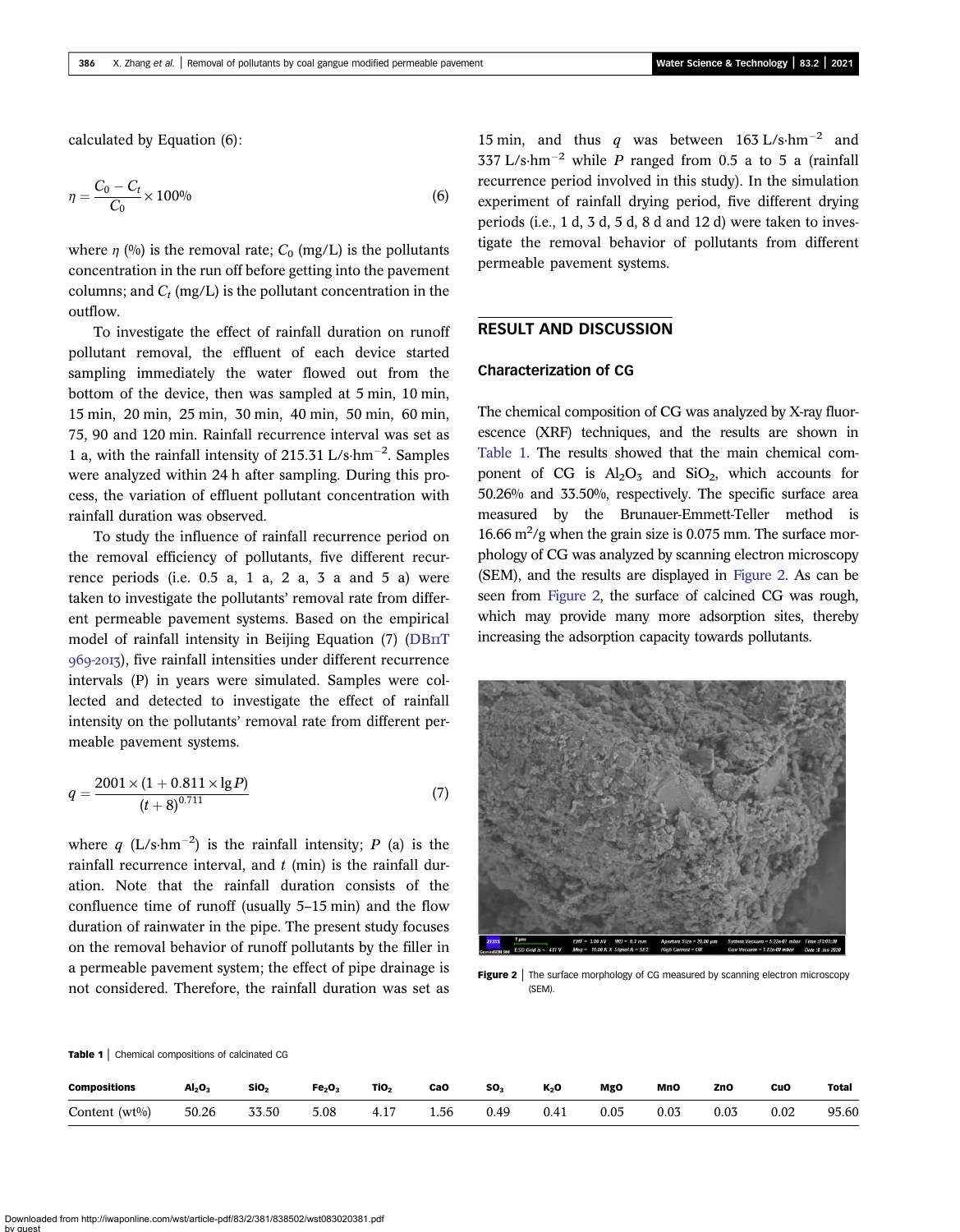#### Adsorption kinetics and isotherms of phosphorus on CG

In order to provide the basis of design criteria for the modified pavement media, both adsorption kinetics and isotherms were studied especially for phosphorus. In our pretest, adsorption was also measured for COD,  $NH_4^+$ -N and TN. However, the removal of COD and TN by CG in the batch experiment is very limited, which indicated that there is not any adsorption progress occurring on COD and TN to CG. CG adsorbed  $NH_4^+$ -N better than the above two, but it is still not significant. In the present study, the CG show little effect towards TN. However, some researchers found CG has a certain effect on treating ammonium wastewater [\(Zhang](#page-14-0) *et al.*  $2013$ ). The main reason could be due to the differences in production area, coal seams and pretreatment methods of CG, causing different sorption characteristics towards ammonium. Therefore, we focused on investigation of the static sorption behavior of phosphorus on CG. Figure 3 shows the sorption kinetics and isotherm of phosphorus on CG as well as their model fitting curves, and the deduced fitting parameters are shown in Table 2. For sorption kinetics, in the first 30 h, over 80% of the phosphorus was removed by CG. After this fast-initial sorption step, the phosphorus uptake rate increased slowly with time, and no significant change was observed after 75 h. The phosphate concentration after adsorption by CG decreased from 20 mg/L to 1.98 mg/L. The calculated removal efficiency is over 90.11%. The fitting results indicated that the pseudo-secondorder kinetic model fitted well ( $r^2 = 0.95$ ) with the adsorption data rather than the pseudo-first-order kinetic model  $(r^2 =$ 0.92). This implied that the adsorption behavior of phosphorus by CG was mainly by chemisorption. These findings are in good agreement with the results reported by [Ding](#page-14-0) *[et al.](#page-14-0)* ( $20I7$ ), who claimed that the chemical adsorption process of phosphorus from calcined CG is due to the coordination between the oxides of Si, Al, Fe and  $H<sub>2</sub>O$  to form a hydroxylated surface. The hydroxyl groups on the surface undergo anion exchange reaction with  $H_2PO_4^-$ ,  $HPO_4^{2-}$ ; and  $PO_4^{3-}$ ; as a consequence, phosphorus is removed [\(Ding](#page-14-0) [et al.](#page-14-0) 2017). From the XRF results [\(Table 1](#page-5-0)), the CG used in this research is rich in Al, Si and Fe, as shown in the content of  $Al_2O_3$ , SiO<sub>2</sub> and Fe<sub>2</sub>O<sub>3</sub> accounting for 50.62%, 33.50% and 5.08%, respectively.

For the isotherms, the removal rate was higher for the low initial phosphorus concentration, and lower for high initial phosphorus concentration. As the initial phosphorus solution concentration increased from 0.5 mg/L to 100 mg/L, the removal rate dropped from 92.33% to 13.78%. Sorption increases with the increase of phosphorus loads in a low phosphorus concentration range, and tends to reach a constant value at a high phosphorus concentration range. At the high phosphorus



**Figure 3** (a) Adsorption kinetics of phosphate on CG fitted by pseudo-first-order and pseudo-second-order models (solid-liquid ratio is 20 g/L, phosphorus initial concentration is 20 mg/L and constant temperature is 25 °C); (b) adsorption isotherm of phosphate on CG fitted by Langmuir and Freundlich models (solid-liquid ratio is 20 g/L, equilibration time is 150 h and constant temperature is 25  $^{\circ}$ C).

|  |  | Table 2   Parameters of adsorption kinetic and isotherm of CG towards phosphorus |  |  |  |  |  |
|--|--|----------------------------------------------------------------------------------|--|--|--|--|--|
|--|--|----------------------------------------------------------------------------------|--|--|--|--|--|

| <b>Sorption kinetics</b> |                |                       |                               | <b>Sorption isotherm</b> |                       |                       |       |  |  |
|--------------------------|----------------|-----------------------|-------------------------------|--------------------------|-----------------------|-----------------------|-------|--|--|
| Pseudo-first-order       | $K_1$<br>0.080 | $q_e$ (mg/g)<br>0.834 | $\cdot$ <sup>2</sup><br>0.920 | Langmuir                 | $K_L$ (L/g)<br>0.014  | $q_m$ (mg/g)<br>2.625 | 0.992 |  |  |
| Pseudo-second-order      | $K_2$<br>0.116 | $q_e$ (mg/g)<br>0.932 | 0.947                         | Freundlich               | $K_F$ (mg/g)<br>0.085 | n<br>1.575            | 0.998 |  |  |

Downloaded from http://iwaponline.com/wst/article-pdf/83/2/381/838502/wst083020381.pdf by guest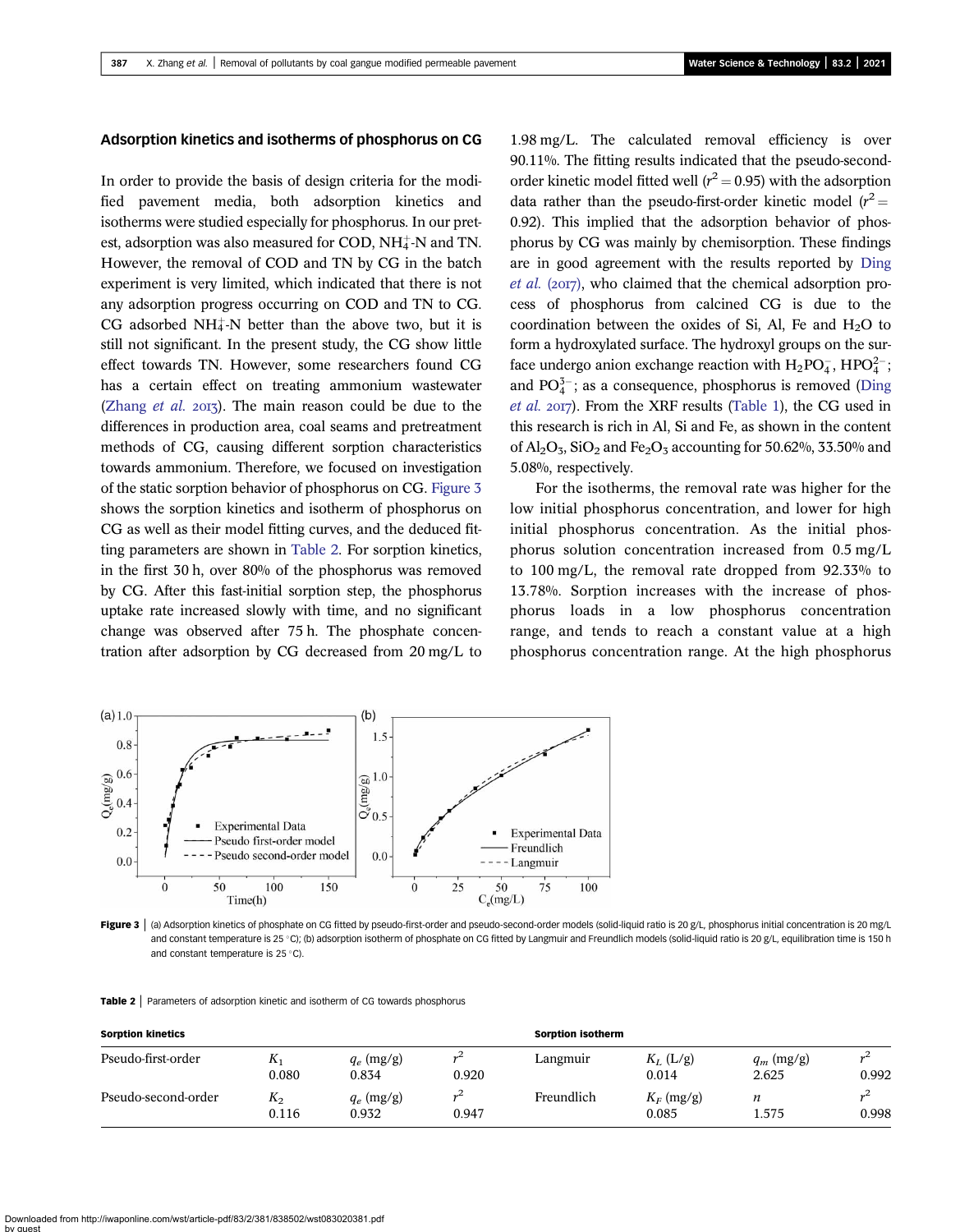concentration region, the adsorption capacity is over 1.50 mg/g, suggesting that CG has the potential to be used as an adsorbent for phosphorus removal. Both the Freundlich model and Langmuir model fitted very well with the data. The Langmuir model shows slightly larger  $r^2$  than Freundlich model (0.998 and 0.992, respectively). The maximum adsorption capacity deduced from the Langmuir model could reach 2.63 mg/g. This implied that the behavior of phosphorus adsorption by CG was characterized by a multilayer sorption. The Freundlich isotherm coefficient  $(K_F)$  and *n* value were 0.085 and 1.575, respectively. The  $n$  value greater than 1 represented favorable adsorption conditions. This conclusion is consistent with the study of Ding [et al.](#page-14-0) ( $2017$ ), who claimed that the Langmuir model fitted better than the Freundlich model to describe adsorption of phosphate by spontaneous combustion of CG. The adsorption process occurs on a homogenous surface by monolayer adsorption, and the maximum phosphate adsorption capacity is reported to be 7.08 mg/g (as P) (Ding [et al.](#page-14-0) 2017). The maximum adsorption capacity measured in the present study  $(2.63 \text{ mg/g})$  is smaller than the value reported by Ding *et al.*, which is probably due to the difference in factors such as calcination temperature and the source of CG. The  $SiO<sub>2</sub>$  and  $Al<sub>2</sub>O<sub>3</sub>$  in CG could be effective for the sorption of phosphate. The XRF result in this research showed that the content of  $Al_2O_3$  and  $SiO_2$  accounts for 50.26% and 33.50% respectively [\(Table 1\)](#page-5-0). Besides, the porosity of CG could provide sorption sites towards phosphate due to the surface area. From the SEM result ([Figure 2\)](#page-5-0), the surface of CG was rough, and the BET result showed that its specific surface area was 16.66  $\mathrm{m}^2/\mathrm{g}$ , which could provide more adsorption sites, thereby increasing the adsorption capacity. [Zhang](#page-14-0) et al. (2012) indicated that the phosphate concentration after adsorption by CG from practical waste water decreased from 0.625 to 0.121 mg/L at pH 7, meeting Class III of the China National Standard for Environmental quality standards for surface water. They indicated that CG can be used as an adsorbent to remove phosphate from waste-water ([Zhang](#page-14-0) et al.  $20I2$ ). In our study, the modified pavement systems with CG exhibited an excellent adsorption affinity for phosphorus, which could be feasibly applied for phosphorus removal from runoff.

#### Leaching experiments for modified pavement systems

CG not properly treated might cause pollution since there are pollutants such as sulphides, chlorides and aromatics remaining (He [et al.](#page-14-0) 2018; Peng et al. 2018; [Wang](#page-14-0) et al.  $2018$ ). In our study, CG was preheated at 900 °C for 6 h and during the heating process, which is helpful for removal of pollutants especially for aromatics. That also make the CG safe to be recycled. In order to investigate the leaching behavior of pollutants (COD, TN, TP and  $NH_4^+$ -N) in CG relative to gravel and sand, leaching experiments were performed. [Figure 4](#page-8-0) shows the leaching process of pollutants (COD, TN, TP and  $NH_4^+$ -N) in four permeable pavement cells. Four pavement cells were leached by tap water for two hours every day for 9 days. The rainfall recurrence interval was set as 1a. As can be seen, the concentration of four kinds of pollutants in effluent fluctuated around zero, showing that the COD,  $NH_4^+$ -N, TN and TP concentrations difference between influent and effluent of the four pavement systems ranged from  $-8.00$  to 22.00 mg/L,  $-0.03$  to 0.09 mg/L,  $-0.42$  to 1.22 mg/L and  $-0.05$  to 0.04 mg/L, respectively. There is no obvious difference between different pavement systems. The stabilized effluent pollutant concentration meets Class II of the China National Standard for Environmental quality standards for surface water. This phenomenon indicates that, compared to the traditional permeable pavement system (Control), the leaching of pollutants from CG-modified permeable pavement system is also very limited. Researchers have tried to use several kinds of materials as layers in the LID devices. You [et al.](#page-14-0)  $(2019)$  explored the leaching behavior of pollutants from shells, fly ash, basic oxygen furnace slag, bottom ash and refining slag to investigate their feasibility as bioretention fillers. The results showed that the phosphate concentration in leachate for fly ash was relatively higher (i.e. around 50 mg/L on the first day and then over 70 mg/L on the tenth day). For bottom ash, basic oxygen furnace slag and shells, the release amount of phosphate were all below 10 mg/L, which could be used for the bioretention fillers (You [et al.](#page-14-0)  $2019$ ). [Zhong](#page-14-0) *et al.* ( $2018$ ) filled the bioretention system with sawdust and dredged mud in a certain proportion, and the leaching test showed that the release amount of COD, TN and TP is at around 600 mg/L, 60 mg/L and 2 mg/L at the beginning then stable at around 50 mg/L, zero and zero, respectively [\(Zhong](#page-14-0) et al. 2018). The concentration of pollutants leached from this research is much lower than the above study, which also makes sure the safe application of CG into permeable pavement systems. Although CG may cause pollution in some cases, if properly treated, the pollutant leaching risk will be effectively reduced.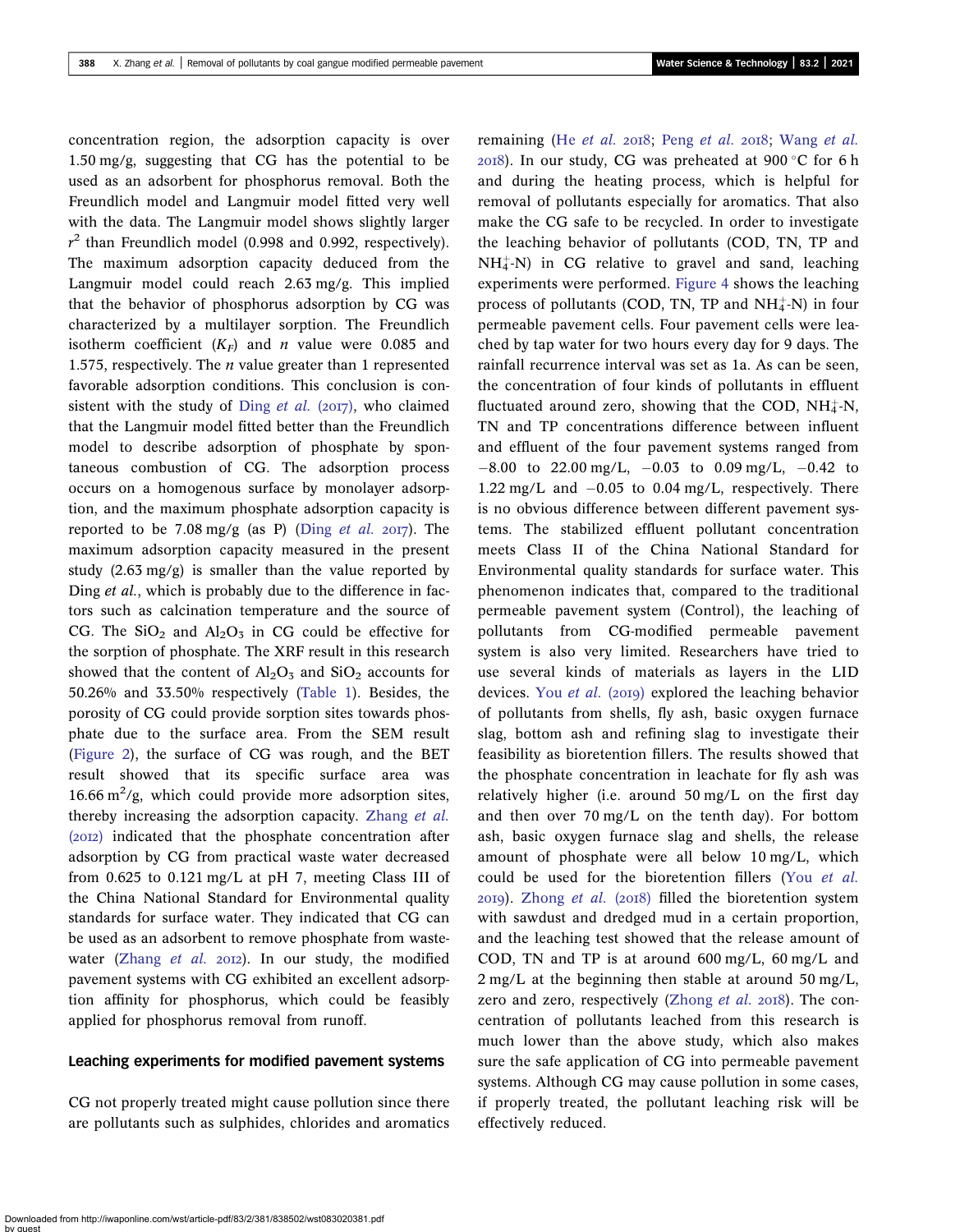<span id="page-8-0"></span>

Figure 4 | Leaching process of stormwater runoff pollutants (COD, TN, TP, NH $_4^+$ -N) in permeable pavement cells.

#### Impact of different rainfall factors on removal of runoff pollutants

### Impact of rainfall duration on removal of runoff pollutants

To compare the effect of rainfall duration on the pollutant removal efficiency of four pavement systems, the effluent pollutant concentrations were measured under different rainfall durations. [Figure 5](#page-9-0) shows the variation of runoff pollutant concentration with rainfall duration in four kinds of permeable pavement cells. For the majority of pollutants, with the increase of rainfall duration from 0 to 120 min, the effluent concentration increased rapidly at the beginning, then stabilized gradually. The system replayed by CG showed different extents of improvement on removal of different pollutants. It is obvious that the TP removal effect of the three pavement devices filled with CG is significantly improved. The device that replaces the gravel layer with CG has a certain improving effect on the removal of nitrogen pollutants (TN and  $NH_4^+$ -N). There is no significant difference in the removal of COD by the four pavement devices, except for CG-S being slightly better. On the whole, the pollutant removal effect of the four permeable pavement systems is in the order of  $CG-G > CG-SG > CG-S >$  Control.

[Figure 5\(a\)](#page-9-0) shows the variation of effluent COD concentration of the four pavement systems with rainfall duration. The four permeable pavement simulation experimental cells all show good removal efficiency for COD in the early stage of rainfall. At the moment of initial water discharge, the effluent COD concentrations for the four devices were 3–8 mg/L, and the removal rate was 97.83%–99.18%. The effluent concentration rose rapidly in the first 30 minutes and slowed down in 30–75 minutes, then the removal rates remained almost stable after 75 min. For rainfall duration from 0 to 120 min, the COD removal rate decreased from 97.69%– 99.19% to 1.91%–29.35%. The pretest for adsorption of COD on to CG as well as sand and gravel is limited, showing that the adsorption could not occur during the rushing process. The removal of COD by permeable pavement systems mainly depends on interception by different layers. Generally, the interception capacity of the traditional pavement system is very limited. The stronger interception effect of the modified pavement system with CG on COD than the traditional system (Control) might be due to its larger specific surface area (16.66  $\text{m}^2/\text{g}$ ) and porous structure, but the interception effect is still limited under 2 h duration. Data show that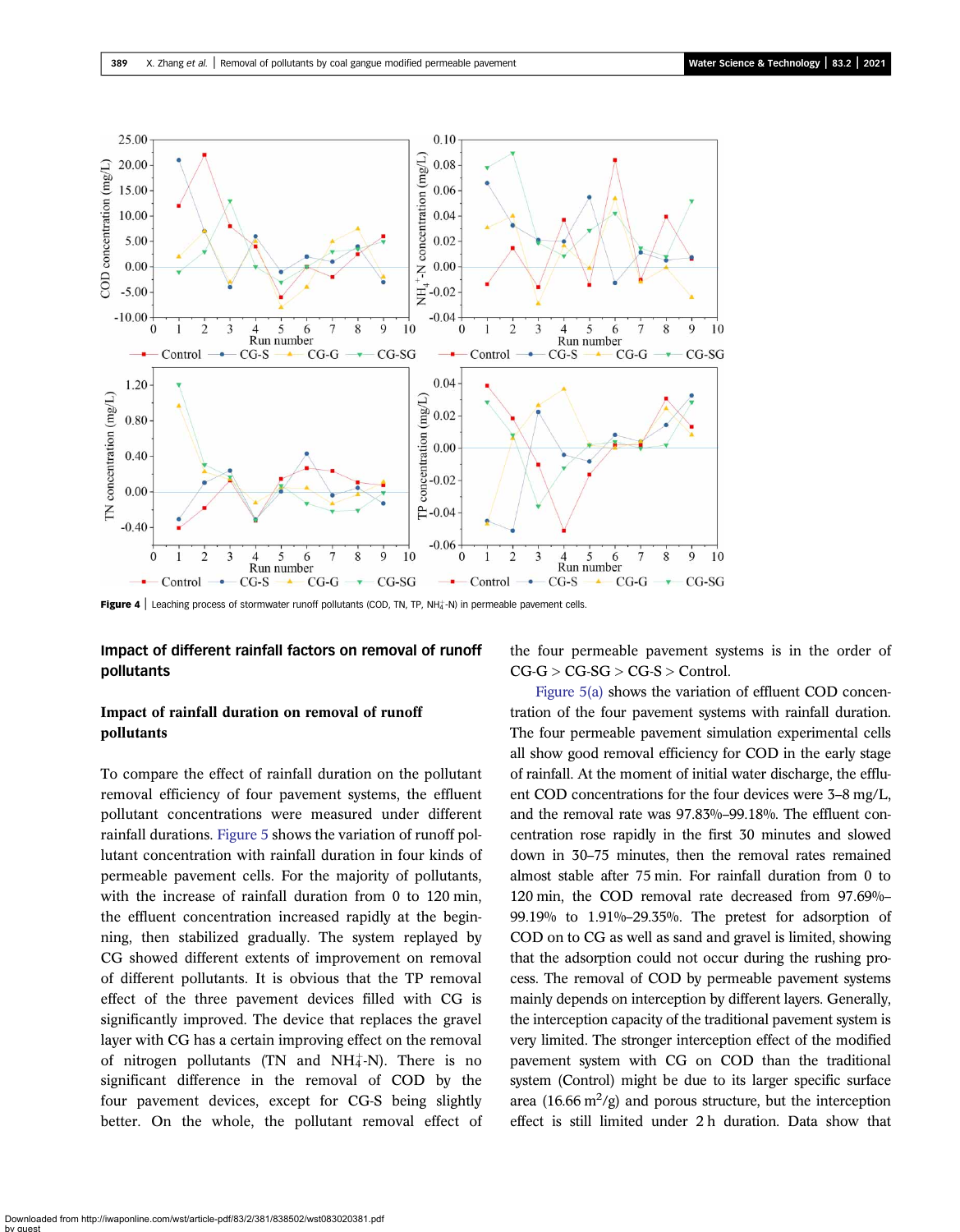<span id="page-9-0"></span>

Figure 5 | The variation of runoff pollutant (COD, TN, TP and NH $_4^+$ -N) concentration with rainfall duration in four kinds of permeable pavement cells. C<sub>0</sub> is the influent concentration of pollutants. (a) COD (b) NH $_4^+$ -N (c) TN (d) TP.

COD concentration in the effluent of the traditional pavement system (Control) was 337 mg/L at 120 min (with a removal rate of 10%), indicating that breakthrough nearly occurred. COD concentration in the effluent of the devices CG-S and CG-G was 321 mg/L and 324 mg/L at 120 min (with a removal rate of 12 and 14%) respectively. For CG-SG, the effluent concentration of COD at 120 min is lower than the other three boxes (260 mg/L), corresponding with a removal rate of 25%. On the whole, the removal rates of COD after 2 h rainfall duration of the four permeable pavement systems follow the order of  $CG-SG > CG-G \approx CG-S >$  Control. Even though the removal of COD by the four systems is not significant, the best removal efficiency for COD (%) was observed in CG-SG, showing that all layers replaced by CG may have better interception capacity for COD. Niu [et al.](#page-14-0) (2016) indicated that the average removal rates of COD were 24.1% for the surface permeable brick layer, 9.0% for the 5-cm bedding layer and 26.1% for the 20-cm gravel layer under 2 h rainfall duration (Niu [et al.](#page-14-0) 2016). Its COD removal rate is slightly higher than this study, but still not satisfactory. Besides, China National Standard for Environmental quality standards for surface water shows that the Class V of surface water COD concentration should be lower than 40 mg/L. The effluent COD concentration of permeable pavement will pose risks to the environmental quality of groundwater and surface water. Therefore, efforts should be paid to improve the COD removal efficiency by permeable pavements in order to reduce organic load in runoff.

Figure  $5(b)$  shows the variation of effluent NH $_4^+$ -N concentration of the four pavement systems with rainfall duration. Between the rainfall durations of 0–2 h, the  $NH_4^+$ -N removal effect of CG-G is always larger than Control, CG-S and CG-SG. The effluent NH<sup>+</sup>-N concentration of the four systems steadily increased with rainfall duration; the initial effluent concentrations were 0.03–0.19 mg/L and the removal rates were 96.27%–99.35%. For Control, CG-S and CG-SG, the effluent NH $_4^+$ -N concentration grew slowly from 0 to 40 min, then rose rapidly from 40 to 90 min, and finally the removal rates remained almost stable after 75 min. For device CG-G, the effluent concentration rose slowly from 0 to 80 min, then rose rapidly from 80 to 120 min. The effluent  $NH_4^+$ -N concentrations were 2.82 mg/L, 2.78 mg/L and 2.83 mg/L, corresponding to removal rates of 45.81%, 46.62% and 45.52% for Control, CG-S and CG-SG, respectively. For CG-G, the concentration was 2.23 mg/L at rainfall duration of 2 h with a removal rate of 57.06%. It is obvious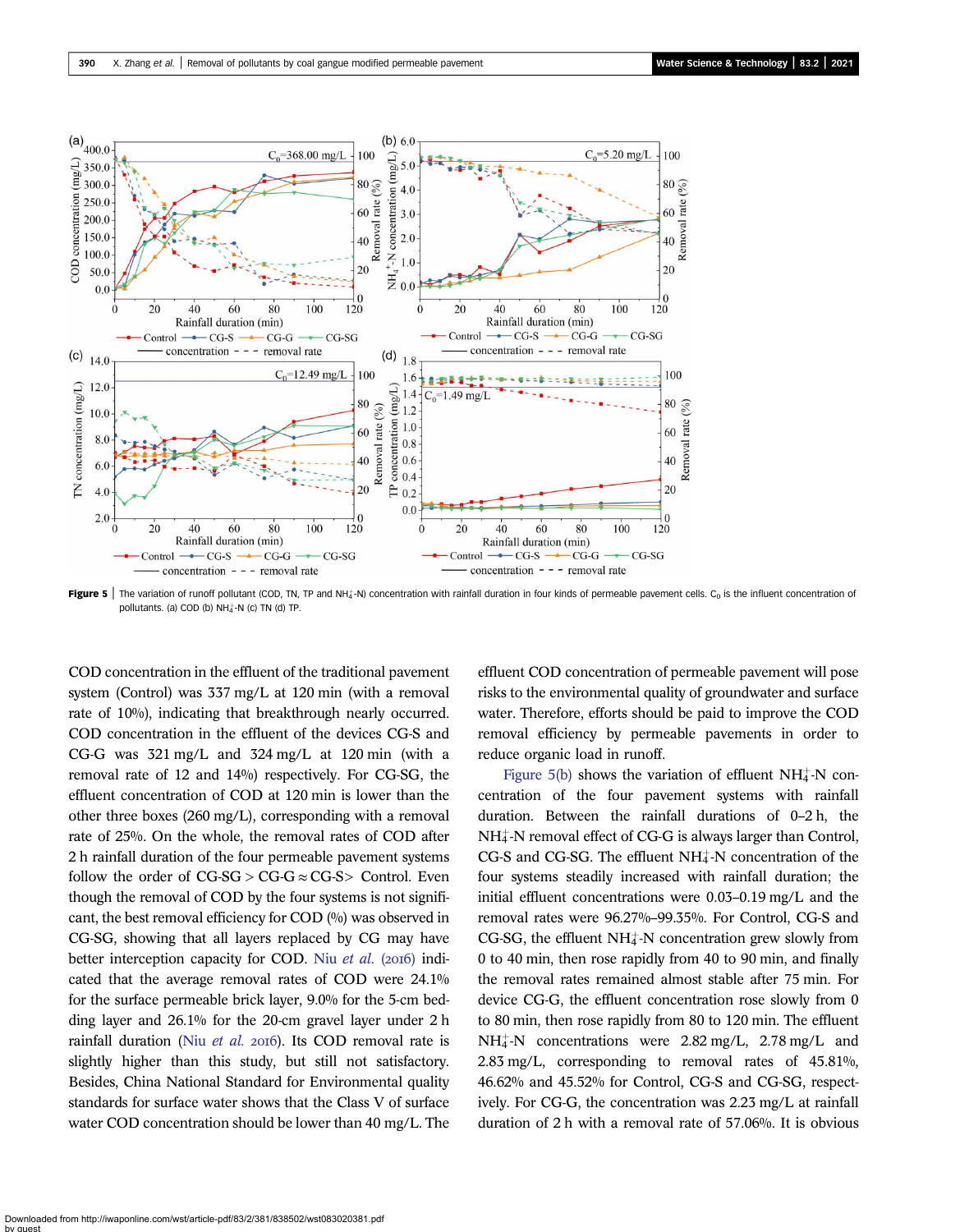that CG-G has a better removal effect towards  $NH_4^+$ -N than the other three devices. Related research shows that  $NH<sub>4</sub><sup>+</sup>-N$ could be removed by cation exchange with kaolin (Liu [et al.](#page-14-0)  $20I9$ ). The main chemical composition of kaolin is  $SiO<sub>2</sub>$  and  $Al_2O_3$ , while CG is rich in SiO<sub>2</sub> (33.50%) and  $Al_2O_3$ (50.26%) in this study [\(Table 1\)](#page-5-0). Although both gravel and CG contain a certain amount of kaolin, the content of kaolin in CG is much greater than in gravel. Thus, CG shows better removal capacity towards  $NH_4^+$ -N than gravel by cation exchange. This may be the reason why the removal rate of  $NH_4^+$ -N by CG-G and CG-SG is slightly larger than the other devices with a gravel layer.

Figure  $5(c)$  shows the variation in TN effluent concentration of the four pavement systems with rainfall duration. Between rainfall durations from 0 to 2 h, the four permeable pavement systems show large differences in the removal of TN. The TN effluent concentration of the four systems follows the order of CG-G (6.86 mg/L)  $\approx$  Control  $(6.69 \text{ mg/L})$  > CG-S  $(5.18 \text{ mg/L})$  > CG-SG  $(3.94 \text{ mg/L})$ , with a removal rate of 45.11%, 46.41%, 58.53% and 68.48% respectively. The TN effluent concentration of CG-SG rose rapidly from rainfall duration 0 to 90 min, and then rose to 9.05 mg/L at 120 min (with a final removal rate of 27.51%). The TN effluent concentration of Control and CG-S continued to rise slowly through the whole process to 10.28 mg/L and 9.09 mg/L (with a final removal rate of 17.70% and 27.22% respectively) at 120 min. For CG-G, the effluent concentration rose to 7.72 mg/L at 120 min (with a removal rate of 38.18%), showing the best TN removal effect among the four devices. TN removal has remained as a technical challenge in permeable pavement systems, mainly due to its high solubility and poor absorbability. The removal of TN mainly takes place through the nitrification-denitrification processes via micro-organisms [\(Norton](#page-14-0)  $et$  al.  $2017$ ). The gap of permeable pavement fillers could provide an aerobic environment for ammonifying and nitrifying bacteria to promote ammonization and nitrification, respectively. The obtained NO <sup>3</sup> -N from the nitrification reaction was fixed by the assimilation of microorganisms, and then converted into  $N_2$  by denitrification in the deep anaerobic zone and discharged from the pavement system ([Chen](#page-14-0) et al. 2013). However, because of the runoff with nutrients in the permeable pavement system with a faster flow rate and a shorter residence time in the filler layer, it is not conducive to the growth and function of microorganisms. Therefore, the pavement system is not effective in removing nitrogen pollutants. On the other hand, in the long-term operating system saturated with runoff that could continuously provide nutrients for the growth of microorganisms; as a consequence, the removal of TN could be promoted.

[Figure 5\(d\)](#page-9-0) shows the variation of TP effluent concentration of the four pavement systems with rainfall duration. It could be seen that the three CG modified pavement systems show significant larger removal efficiency for phosphorus than the traditional system. Overall, the TP removal effect of the four permeable pavement systems follows the order of  $CG-SG > CG-G > CG-S$  Control. The removal of TP is mainly due to absorption as was demonstrated in the adsorption experiment. The traditional pavement fillers were sand and gravels, which were limited in phosphorus absorption. Especially for CG-SG, because it was filled with more CG than the other two CG modified systems, it possessed a larger sorption capacity. The initial effluent phosphorus concentration in the traditional pavement system is low, and it continues to rise with the increase of rainfall duration until 0.38 mg/L (corresponded to a final removal rate of 74.7%) at 120 min. The effluent phosphorus concentration of the other three devices remains low over time. The effluent phosphorus concentration of CG-S and CG-G after 2 h rainfall duration stabilized at 0.10 mg/L and 0.06 mg/L (with a final removal rate of 93 and 96%), respectively. Both effluent concentrations meet Class II of China National Standard for Environmental quality standards for surface water. The TP effluent concentration of CG-SG stabilized at 0.01 mg/L (with a removal rate of 99%), which meets Class I of China National Standard for Environmental quality standards for surface water. The removal of phosphorus in the traditional pavement system (Control) is mainly due to the adsorption that occurs between phosphorus and both gravel and sand. The composition of gravel contains  $Ca^{2+}$ , which interacts with  $PO_4^{3-}$  in runoff to generate  $Ca<sub>3</sub>(PO<sub>4</sub>)<sub>2</sub>$  as precipitate, causing the reduction of TP ([Wang](#page-14-0) et al. 2016). With the extension of rainfall duration, the phosphorus effluent concentration of Control keeps rising. The mineral phase composition of CG is mainly quartz, montmorillonite, kaolinite and illite. The metal oxides, such as  $SiO<sub>2</sub>$  and  $Al<sub>2</sub>O<sub>3</sub>$ , due to the ion exchange process of their hydrates and phosphate, have a certain ability to adsorb phosphate. The free  $Ca^{2+}$  in CG will also chemically react with the water-soluble  $PO_4^{3-}$ , resulting in precipitation (Ding *[et al.](#page-14-0)* 2017). As discussed in the previous section, the  $SiO<sub>2</sub>$  and  $Al<sub>2</sub>O<sub>3</sub>$  contained in CG could enhance the removal of phosphate. Phosphate was absorbed by the CG and retained in the pavement system. This could be the main reason for the continuous low concentration of phosphorus in the effluent of the CG modified pavement systems. The effluent concentration of TP in the traditional pavements increased with rainfall duration, while the CG modified system did not show a similar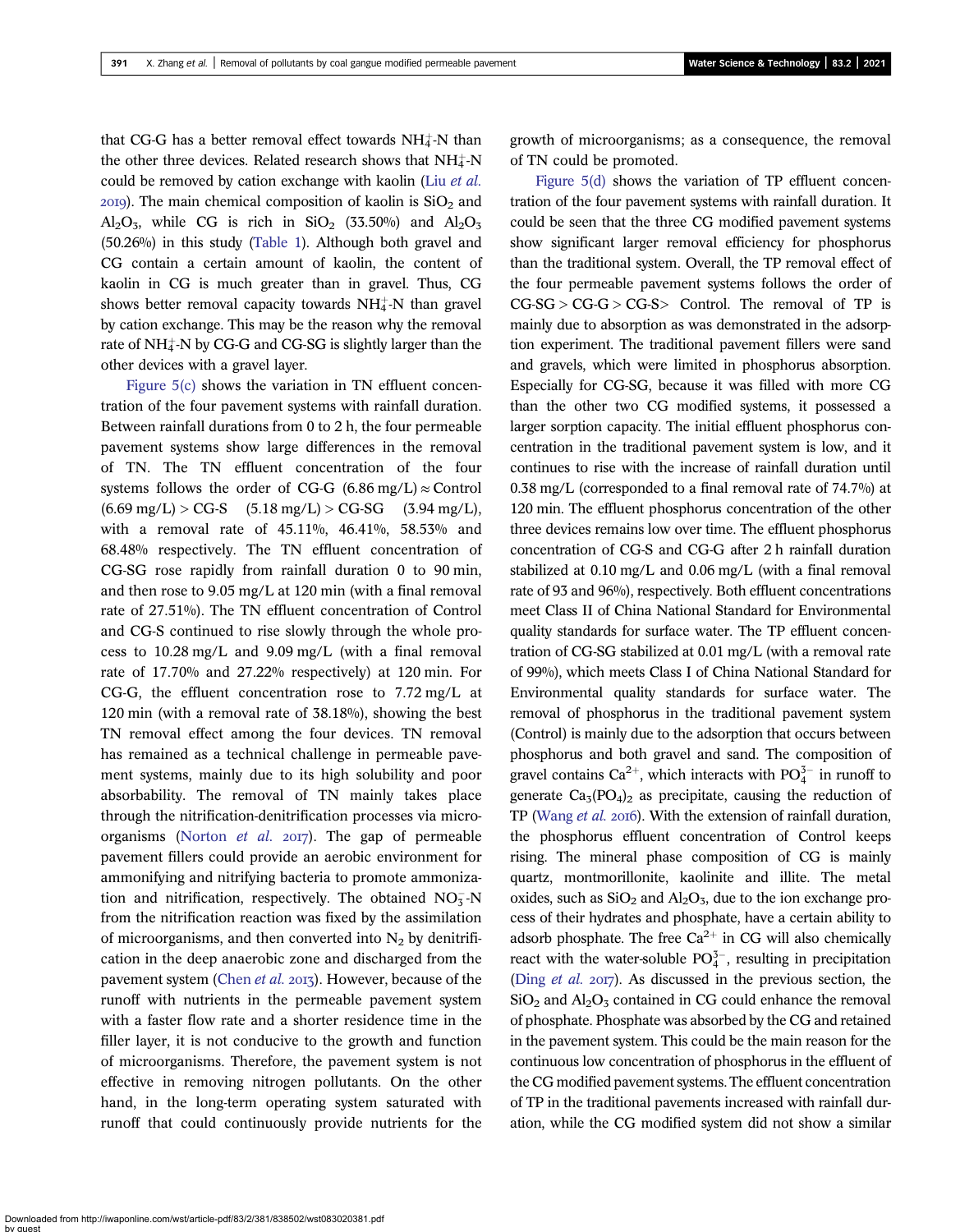<span id="page-11-0"></span>trend. To some extent, this can be explained by phosphorus being adsorbed stably and phosphorus precipitation not being easily washed out by the current in the CG modified system. In addition, due to the high adsorption capacities and the large amount of CG fille in the pavement system, it is not necessary to worry about the saturation of CG towards phosphorus from urban runoff. In normal cases, it will take hundreds of years to reach the adsorption saturation.

## Impact of rainfall recurrence period on removal of runoff pollutants

To compare the effect of rainfall recurrence period on the pollutant removal by four pavement systems, the removal rates under different rainfall recurrence periods (0.5 a, 1 a, 2 a, 3 a and 5 a) were measured. Figure 6 shows the effects of different rainfall recurrence periods (rainfall intensity) on the pollutant (COD, NH<sup>+</sup>-N, TN and TP) removal efficiency of four permeable pavement systems. For the traditional pavement system (Control), the removal rate of COD decreased with the increase in rainfall recurrence period, from 55.00% with a semi-annual rainfall intensity to 9.73% with a rainfall intensity of once every three years (Figure 6(a)). The COD removal rate picked up to 16.91% when it came to a rainfall intensity of once every five years. As expected, the increase of rainfall intensity of leads to faster water flow in the system. As mentioned above, the reduction of COD mainly depends on the interception of the filler layer in the system. Therefore, when the scouring speed becomes faster, the interception effect becomes worse. In addition, the pollutants accumulated in the systems are flushed out with the water flow. This may explain the removal efficiency of COD decreasing with increasing rainfall intensity. The removal rate of TP also decreased with the increase in rainfall intensity, from 92.92% to 64.20%. This may be due to the adsorption efficiency of traditional gravel, sand or other fillers for TP being limited and unstable; it also is affected by the intensity of the water scour. The removal rates of nitrogen pollutants  $(TN$  and  $NH<sub>4</sub><sup>+</sup>-N$ ) were not considerably different among the different rainfall intensities, perhaps owing to their different removal mechanisms. Liu [et al.](#page-14-0) (2019) studied the influence of rainfall intensity on removal of pollutants ( $NH_4^+$ -N,  $NO_X$ -N, TP and TSS) in permeable pavement. They indicated that  $NH_4^+$ -N, NO<sub>X</sub>-N and TP concentrations decrease with the increase of rainfall intensity through the surface pavement



Figure 6 | The effects of different rainfall recurrence periods (rainfall intensity) on pollutant (COD, TN, TP and NH<sub>4</sub>-N) removal efficiency of four permeable pavement systems. (a) COD, (b) NH $_4^+$ -N, (c) TN and (d) TP.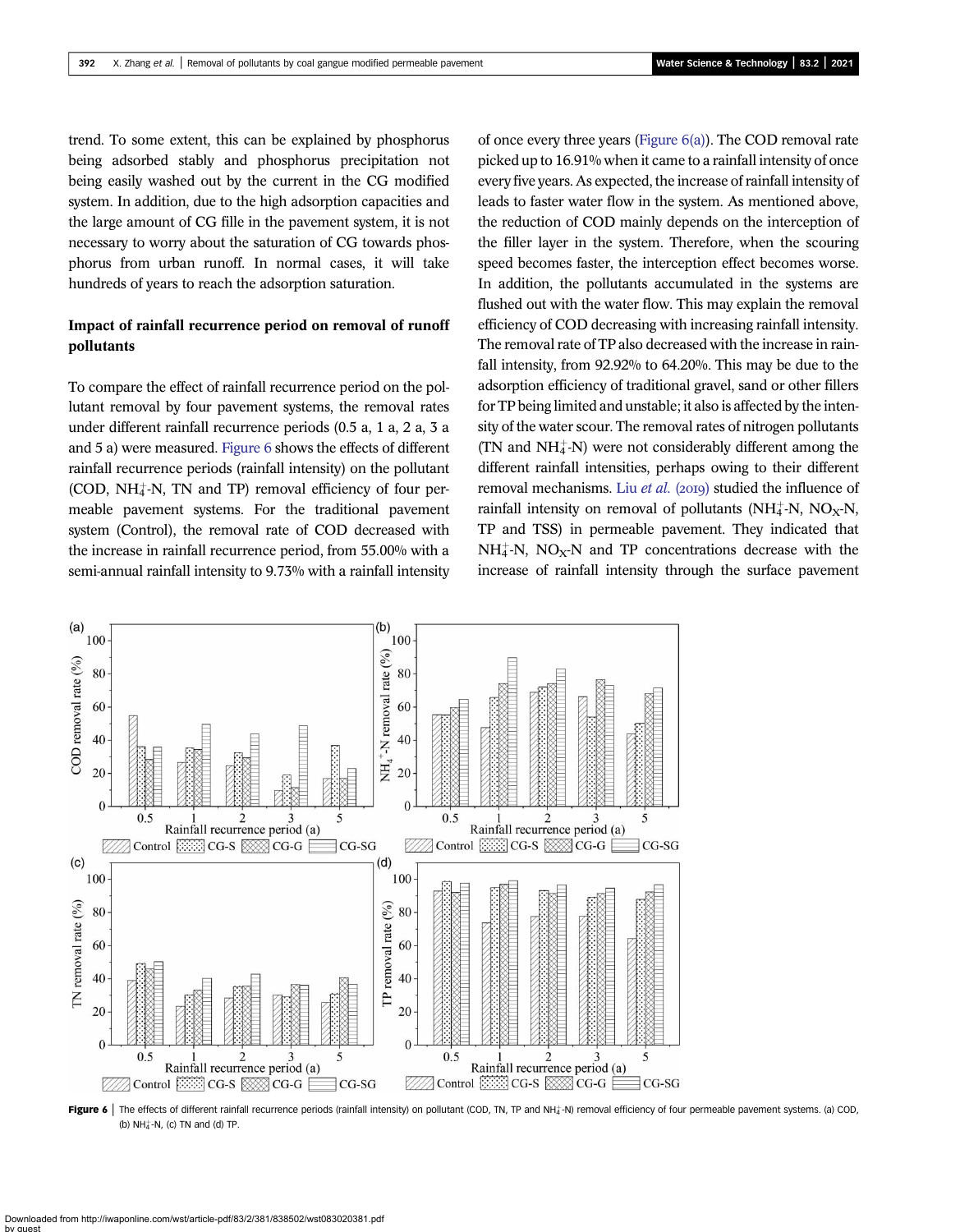layer (Liu [et al.](#page-14-0)  $20I9$ ). Those findings are in good agreement with the results in this research.

For the other three CG modified pavement systems, the changes in the four pollutants with rain intensity are not obvious. The removal rates of these three systems for TP continued to be high, basically above 90%. As shown in [Figure 6,](#page-11-0) under the five simulated rainfalls with different rainfall intensities, CG-G and CG-SG had significantly higher removal rates towards the four pollutants than the traditional device except for the removal of COD with the semi-annual rainfall intensity. Most of the pollutants' removal effect by CG-SG is better compared to the CG-G. This indicates that using CG as a permeable pavement filler shows a better removal effect for pollutants regardless of rainfall recurrence. [Ostrom & Davis](#page-14-0) (2019) used the aluminum-based materials for the permeable pavement filler, finding that their removal rate towards dissolved phosphate ranged from 48% to 98%, and it decreased as rainfall intensity increased [\(Ostrom & Davis](#page-14-0) ). For the CG modified permeable pavement in this research, the removal rates for TP continued to be high, and did not decrease with the increase in rainfall intensity. That might be due to the large saturation adsorption capacity of CG for phosphate. The phosphate in the runoff is quickly adsorbed as it flows through the CG filler. In the short term, the CG in the device will not reach adsorption saturation. Therefore, the TP removal rate continues to be high.

According to the experimental data, the changes of removal rate with rainfall intensity is not obvious. This may be mainly because of the mixture of several types of filler in the basement layer of the pavement system causing non-exclusive factors affecting the removal efficiency of pollutants. [Liu](#page-14-0) [et al.](#page-14-0) (2019) studied the removal of nitrogen and phosphate by permeable brick surface material. They found the removal rates of NH $_4^+$ -N, NO<sub>X</sub>-N and TP linearly decreased with the increase in rainfall intensity in this surface layer (Liu [et al.](#page-14-0) ). Besides the homogeneity of the materials, another possibility is that there is a certain level of media layer under the water outlet, water saturates the media layer following each storm and remains there until the start of the next storm. As new influent is applied, water retained from the previous storm is pushed out of the outlet. Contact time for this 'old' water with the media is a function of the time between storms rather than the rainfall intensity of the current storm simulation. Similarly, Ostrom  $\&$  Davis (2019) observed the difference between a permeable pavement device with internal water storage zone and one without. Their result showed that the removal rate of dissolved phosphate from the device without an internal water storage zone has a good linear relationship with rainfall intensity ( $r^2 = 0.769$ ). However, the linear relationship of the device with an internal water storage zone is not good (Ostrom  $\&$  Davis 2019). Our result is also speculated to be the cause of 'old' water.

## Impact of rainfall drying period on removal rate of runoff pollutants

To compare the effect of rainfall drying period on the pollutant removal of four pavement systems, the removal rates were measured under different rainfall drying periods. [Figure 7](#page-13-0) shows the effects of different rainfall drying periods on the pollutant (COD,  $NH_4^+$ -N, TN and TP) removal efficiency of four permeable pavement systems. With the increase in rainfall drying period, the removal rates of the four pollutants by the four permeable pavement systems did not change obviously. CG modified devices are generally more efficient than the traditional device regardless of the rainfall drying period. Among the four devices, CG-SG shows the best removal efficiency for removal of the four pollutants. Under rainfall periods from 1 to 12 days, its removal rates for COD,  $NH_4^+N$ , TN and TP can reach 32.56–51.16%, 86.70–93.45%, 26.91–46.05% and 95.53– 99.32%, respectively. While the removal rates of COD,  $NH_4^+$ -N, TN and TP by the traditional system is much lower (24.63–32.25%, 47.62–68.91%, 21.22–32.04% and 64.62–77.88%, respectively). The improved removal rates of the modified systems are mainly due to the interception and adsorption of CG. The better removal effect of TN by the system modified with CG might be mainly due to the action of microorganisms. In the case of certain-term operation of the device (1–5 days of drying period), a certain number of microorganisms may have grown inside the devices. Dan  $et$  al. (2018) reported that CG contains substantial amounts of carbonaceous shale, organic matter and trace elements, which could provide a proper living environment for the growth of microorganisms (Dan [et al.](#page-14-0) 2018). The better growth of microorganisms in CG than sand and gravel could be helpful in microbiological denitrification.

## **CONCLUSION**

In this study, the performance of CG on removal of typical dissolved runoff pollutants was systematically evaluated by bath experiment and as filler in modified permeable pavement systems. The main conclusions are drawn as follows:

(i) Batch experiment shows that CG have good adsorption performance especially for TP. The maximum sorption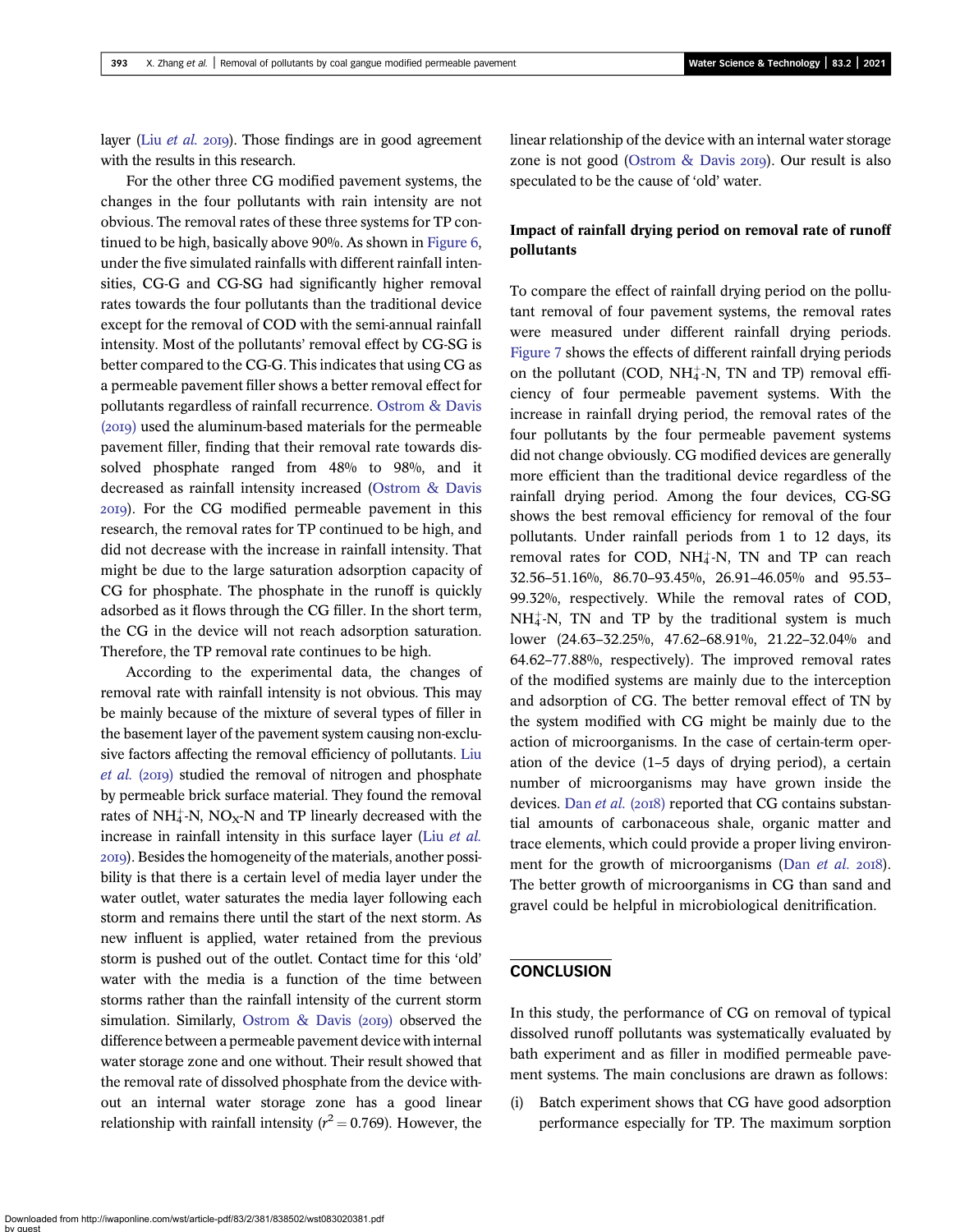<span id="page-13-0"></span>

Figure 7 | The effects of different rainfall drying period on pollutants (COD, TN, TP and NH<sub>4</sub>-N) removal efficiency of four permeable pavement systems. (a) COD, (b) NH<sub>4</sub>-N, (c) TN and (d) TP.

capacity could reach 2.63 mg/g and the mechanism is mainly chemisorption and multilayer sorption. This indicates that CG has the potential to be used as an adsorbent.

- (ii) The leaching behavior of COD, TN, TP and  $NH_4^+$ -N in the modified CG is limited and comparable with the traditional permeable pavement system, indicating properly treated CG as filler would not cause environmental risk.
- (iii) With the increase in rainfall duration, the removal rates of  $\rm{COD}, \rm{NH_4^+N}$  and TN by traditional permeable pavement system and CG-based permeable pavement systems decreased. CG-based permeable pavement systems show the best efficiency for TP removal (>93.02%). The removal mechanisms include the physical interception and chemical adsorption of fillers and degradation by microorganisms attached to the filler.
- (iv) For traditional permeable pavement and three CG modified pavements, both the influence of the rainfall recurrence period and rainfall drying period on removal of runoff pollutants is not obvious. Regardless of the recurrence period of 0.5–5 years or the drying period of 1–12 days, the removal of pollutants by CG-SG is better, and the removal rate of TP is always above 95.53%.
- (v) In general, CG replaced both the sand and gravel layers with corresponding particle size; (CG-SG) show the best

efficiency for removing runoff pollutants. The removal effect of the CG modified pavement system towards TP is superior. It should be noted that even though it has a certain removal effect on COD,  $NH_4^+$ -N and TN, but the effect is not obvious. Further research is necessary to be carried out to explore the proper ways to improve the removal of the other three pollutants.

This research provides a new way for the resource utilization of CG and the performance improvement method of permeable pavement system.

## ACKNOWLEDGEMENTS

This research was supported by the Construction of High Level Teaching Teams in Universities of Beijing–the Youth Top–Notch Talent Cultivation Program (CIT&TCD201804051); National Natural Science Foundation of the China (51508017 and 51678025); Pyramid Talent Cultivation Project and the Fundamental Research Funds of Beijing University of Civil Engineering and Architecture; The Fundamental Research Funds of Beijing Vocational College of Agriculture (XY-YF-17-13).